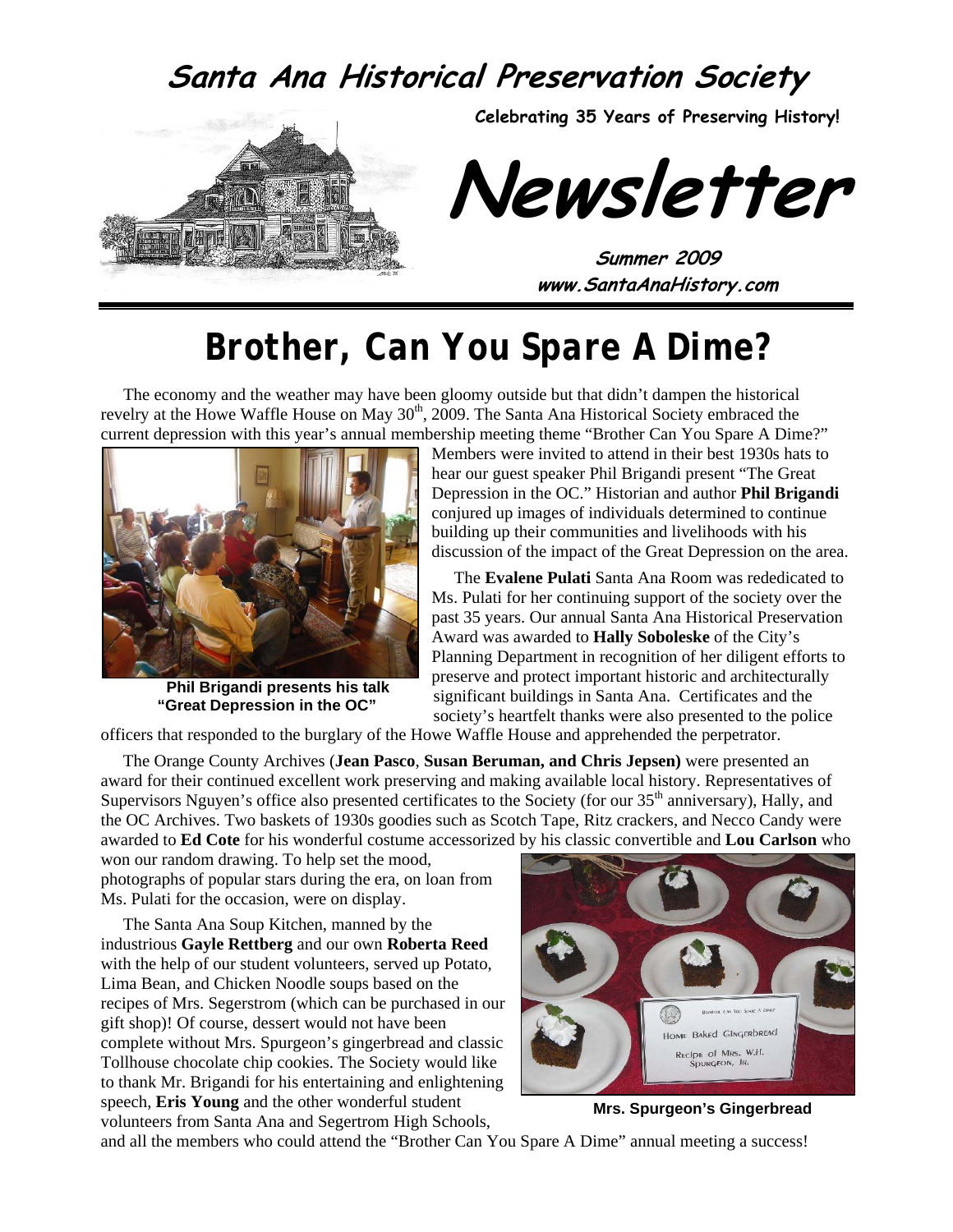# *From the President*

In troubled economic times it's more important than ever to make the effort to support each other in the community. That idea of all pulling together prompted our Event Committee to look back to the Great Depression of the 1930s as a theme for our recent member event.

Many of you probably know that the Society had a particularly troubling event early in May when the Dr Howe-Waffle House was broken into and vandalized. Ray and Jean Poppa and I were the first to enter the House that night, once the police had finished collecting evidence, and the sight of broken glass, blood, and general chaos everywhere downstairs was depressing. I want to commend the responsiveness and professionalism of the Santa Ana Police Department who were able to arrest the perpetrator at the House, and prevent even more damage. The two officers who particularly helped us that night deserve special thanks: **Officer Cassandra Hawkins** and **Sgt Robert Faster**.

We were disheartened, but from the moment the disaster occurred, we have had nothing but support from the community. Our Board members spent Mother's Day cleaning up glass, but the ordeal was made easier with help from friends **Tom Lutz** and **Tim Rush** who were here bright and early the next day. As days went by we received financial donations from supporters, coverage in the Register from reporter **Doug Irving**, a write-up on **Chris Jepson**'s history blog, quick responses from our insurance company, and information on the court case from the District Attorney's office.

The Society could not have come through this without the support of our community, friends, and members. We thank you from the bottom of our hearts!

#### *Alison Young, President*





*A Legacy of Preservation since 1974.* 

## **Santa Ana Historical Preservation Society 2009 Board of Directors**

President Alison Young Vice President Wayne Curl Treasurer Guy Ball Secretary Roberta Reed Carey Baughman Ray Poppa Nathan Reed Ben Grabiel

**Directors** 

Colleen Williams

**Associate Directors** 

Tim Rush Ed Cote

Will Morton

#### **Newsletter Editor: Colleen Williams**

*Cover House illustration by Ann Berkery Special thanks to contributors: Roberta Reed, Chris Jepsen, Guy Ball, and Alison Young.*  To contact the newsletter editor, call 714 547-9645 or email sahps@sahps.org.

All material in this issue is copyrighted 2009 by the Santa Ana Historical Preservation Society, 120 Civic Center Drive West, Santa Ana, California 92701-7505. Our house phone and message line is (714) 547-9645.

The Santa Ana Historical Preservation Society's newsletter is produced by the Society for its members and other friends. We are proud to say that the Society is an all-volunteer 501c3 non-profit organization with no paid staff members. All donations and memberships go directly to our education and preservation projects.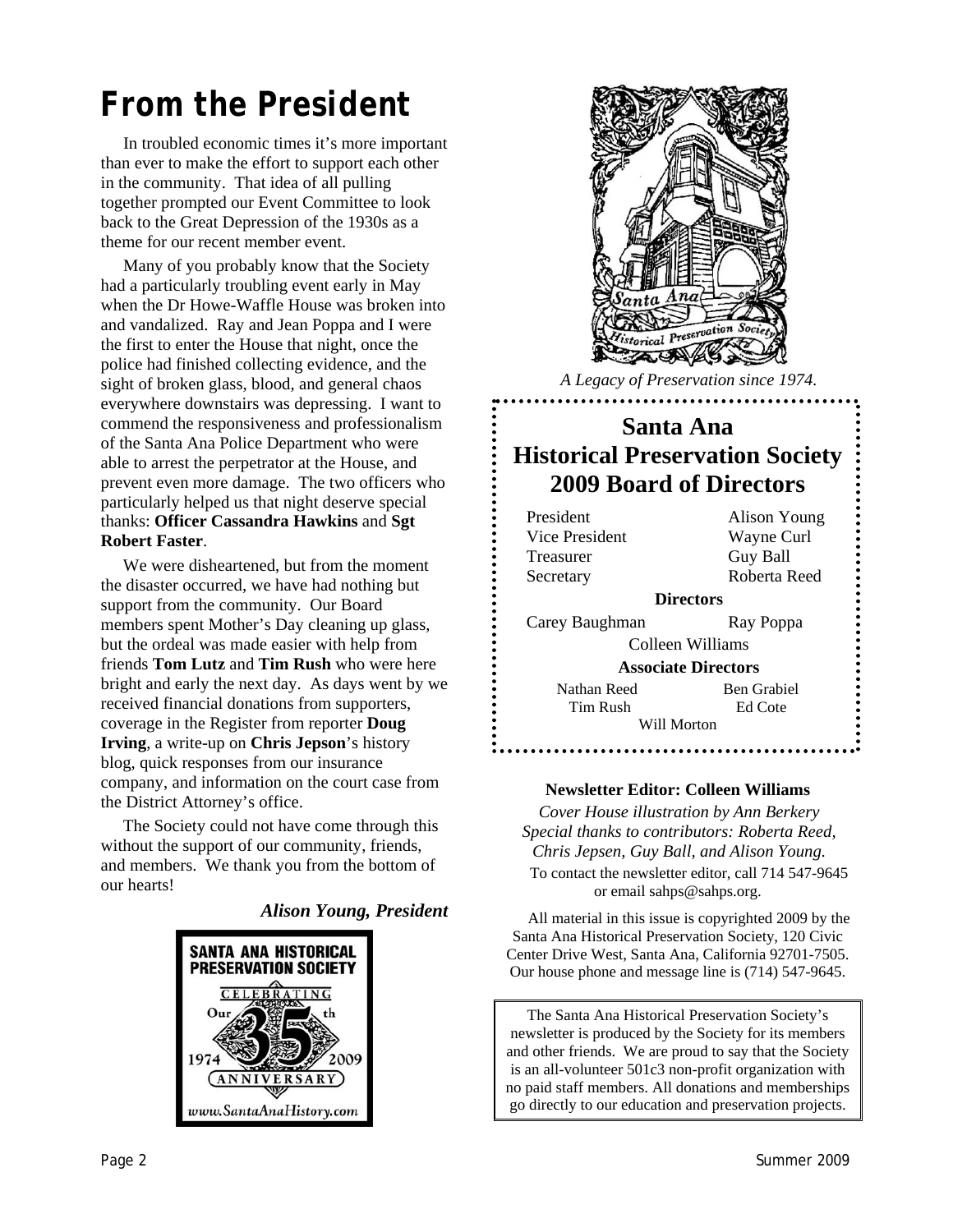# *Thank you!*

After the recent break-in at the House, we were facing a variety of damage expenses that were not reimbursed by the insurance company. A number of friends of the Society came forth (including some new ones) and generously helped with donations – big and small. **Thank you so much!** 

- Claudia Amezquita
- Gordon & Marilyn Bricken
- Lou & Karen Carlson
- Josephine Inslee
- Evalene Pulati
- Maria Solis-Martinez
- Santa Ana Police Officers Association
- Royal & Marilyn Spurrier
- Ken Stack
- Arthur & Dorothy Wahlstedt
- Diane Wollenberg

By the way, Kudos to our friends at Murray's Ace Hardware on Main Street for giving us a tremendous discount off their regular prices. Their service was super fast and super clean. We highly recommend them!

# *Going E-Green*

In the immortal words of Kermit the Frog, *"it's not easy being green,"* but with your assistance, SAHPS is eager to head in that direction by reducing unnecessary mailing and printing costs, as well as helping the environment at the same time. We are working to increase our use of email for newsletters and other mailings.

Would you like to help us "go green?" By sending us your current email address, our newsletter and notices of special events can go directly to your email box. Future mailings will include a .pdf format attachment with the newsletter or flyer. (An extra bonus of email is that many photos and graphics will be in color!) It's easy to sign-up, and SAHPS will not share your address with outside organizations.

Of course, if you prefer the paper version or do not have email, we are happy to continue mailing a printed copy of the newsletter to your home.

If you're interested in switching, simply email us at [newsletter@sahps.org](mailto:newsletter@sahps.org) with your desire. And let the greening begin!

## **What's In A Name? The Hidden History Behind Orange County Place Names**

#### **Our 2009 Historical Cemetery Tour Saturday, October 17th**

*The cities, streets, and parks we see every day all have a story behind them, often hidden in the forgotten history of our county. What prompted the naming of a valley and city after Saint Ann? Columbus Tustin had his own town – so why is he not buried there? Who (or what) was Moulton? What event did the naming of Jamboree Road commemorate? Costumed actors reveal the hidden stories behind those Orange County names we take for granted.* 

Come again for our  $12<sup>th</sup>$  award winning Cemetery Tour presented on October 17, 2009 with tours from 10:00 am to 3:00 pm at the historic Fairhaven Memorial Park and Santa Ana Cemetery. The Orange County High School of the Arts will again don historical robes to bring the past alive.

Keep an eye out for our advanced sale flyers (mailed in late Sept or early Oct) and on the SAHPS website for information on when tickets will go on sale. Please purchase early as tour times often sell out quickly!

# *Santa Ana Writer Publishes Exciting New Novel*

Chip Martin, a long time Historic French Park resident, has recently published *Chaka*, a novel under the pen name of Martin Kerkhof. The plot centers on the deadly consequences of an archaeologist's investigation into the cosmology and history of the ancient and mysterious Maya, making the book an exciting mystery thriller.

On the eve of retirement, a professor of archaeology discovers a map hidden in the disturbing images of death in a faded photo of an ancient Maya wall painting. Following the clues to the 2000 year old Maya ruins of Guatemala's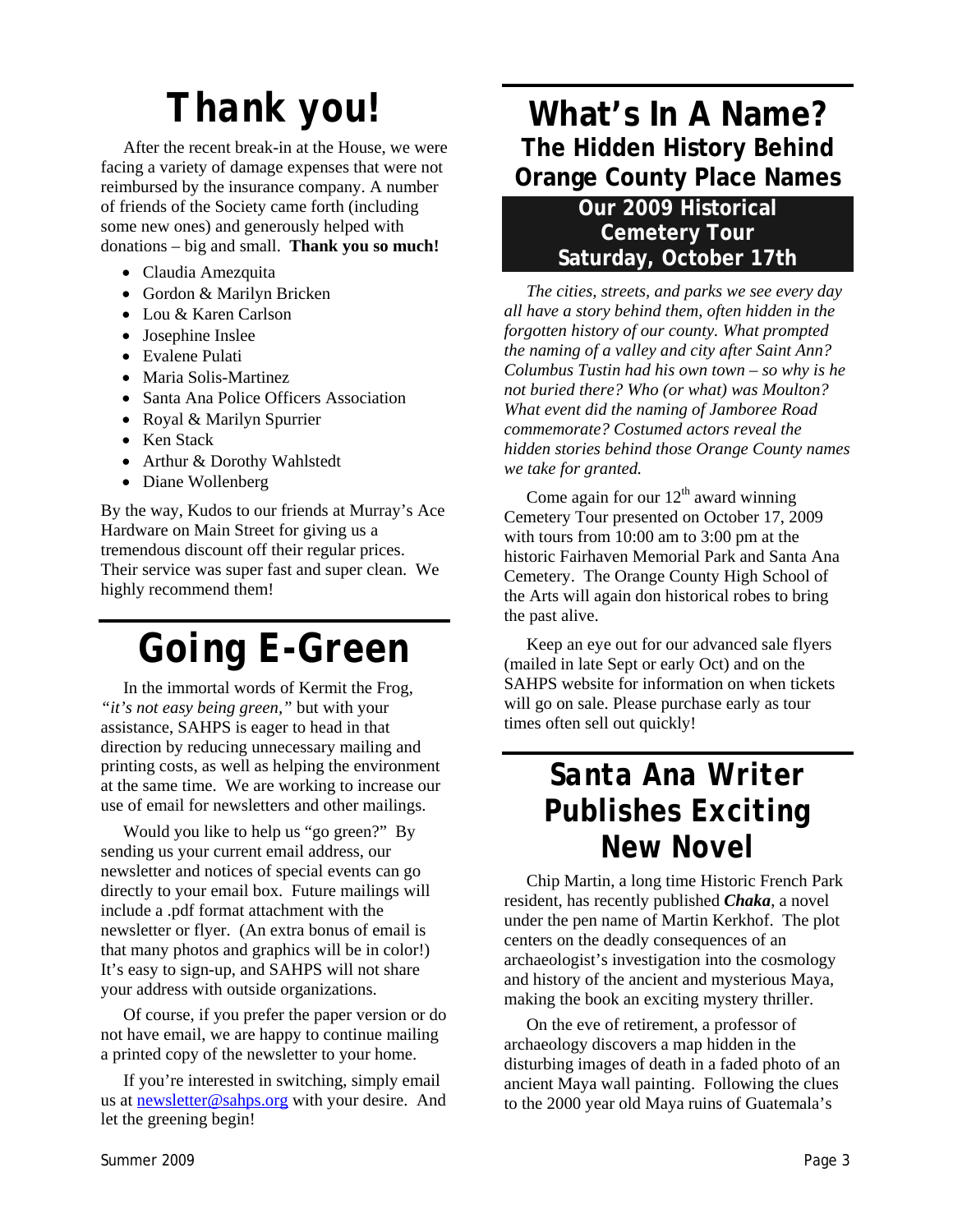El Mirador, he unwittingly unleashes a horrifying scourge on our cities and streets.

Check it out, now available at Amazon.com and other local booksellers.



Photo Quiz: What is this a photo of? (See page 5)

# **Upcoming Books by SAHPS Members**

Long-time member, historian, and all-around train fanatic **Rob Richardson** is working on a new book for Arcadia titled Orange County Railroads. He's been collecting images of early and semi-modern railroad/streetcar impacts on the OC from sources including private collectors, Bowers Museum, OC Archives, SA and Orange libraries and even the Irvine Park RR. Look for this book early next year.

Author and board member **Guy Ball** is working on a book on the history of Tustin, in conjunction with the Tustin Area Historical Society. Also published by Arcadia (as were his first two history books), this book will also follow the standard format with over 200 interesting images with interesting captions. He's still looking for images – particularly of retail stores and restaurants in Tustin during the 1960s to 1980s. You can contact him at [mrcalc@pacbell.net.](mailto:mrcalc@pacbell.net) Publication is slated for sometime in the Spring of 2010.

Long-time SAHPS supporter **Gordon Bricken** is working on a follow-up to his *Civil War Legacy in Santa Ana* book. No details at this point, but Gordon is researching and collecting additional material and images to help us understand (and document) how important immigrants from the North and South after the Civil War changed and helped develop Orange County in its earliest days.

# *Docenting at the Dr. Howe-Waffle House*

Do you love spending time at the Howe-Waffle House? Do you enjoy talking with people about the house and SAHPS? Would you like to learn more about the history of the home and share it with visitors?

If you said yes to any of these questions then consider becoming a docent at the Howe-Waffle House! Docents are volunteers who make history come alive at our regular Open Houses by guiding groups of 2 to 10 through the house. Docents are a vital part of preserving the history of the house for the community.

What about all the history a docent needs to know? SAHPS provides the information and training you'll need, so all skill and knowledge levels may volunteer! As tours are only offered on Saturday every other month for approx 4 hours, the time commitment is minimum.

If you are interested please email Colleen Williams at uciwilliams@yahoo.com for details. Thank you!

## *More Salvage – Help Needed*

We have a few new houses to salvage old building materials before they're torn down. If you're interested in helping, please contact Nathan Reed at [salvage@sahps.org.](mailto:salvage@sahps.org) We're also going to review and try to presell some items, so if you're looking for something specific, contact him as well with your interests.



**Ranney's Sanitary Dairy Carriage**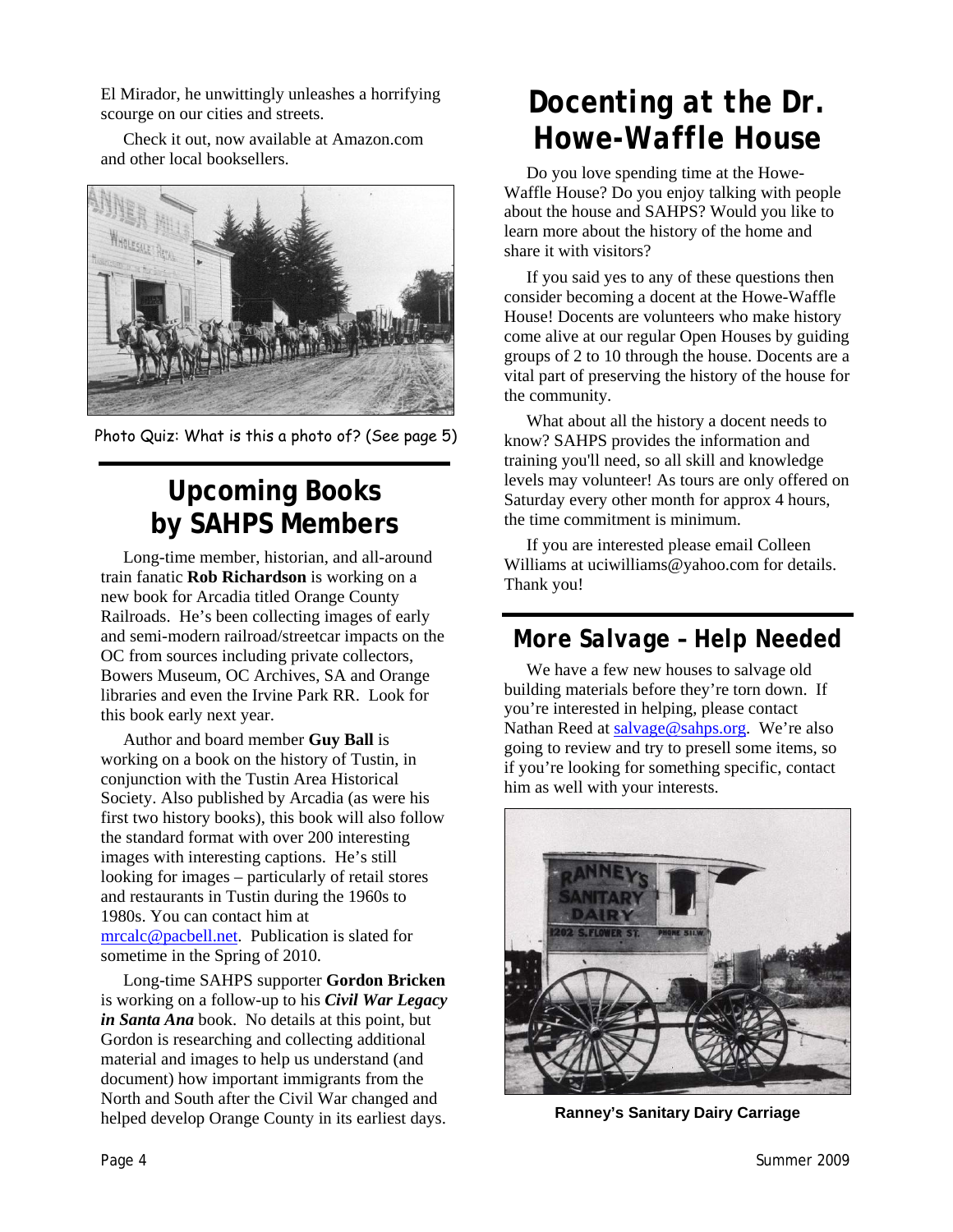# **Calling All Waffle Babies!**

(*Last Reminder Message*) We realize that we don't have a good list of what we like to call "Waffle Babies" – children birthed by Dr. Willella Howe-Waffle. We've created a new list so please – even if you think we know about you – call, write, or email us to let us know your name (maiden and current), when born, where born (if you know that), and current address information.

If you know of any Waffle Babies who have passed away, please let us know that too. We'd like to compile as complete a list as possible and use it for a future display. Call us at 714 547- 9645 (leave message), write to SAHPS, 120 Civic Center Dr., SA 92701, or email [sahps@saphs.org](mailto:sahps@saphs.org).



**"New" Cooper Hotel. Santa Ana Postcard.** 

#### **Upcoming Events**

**Open House:** The next Howe-Waffle House open house – **Saturday, August 1**.

**Downtown Tour:** Please note that the walking tour is suspended during the summer due to the heat. The next downtown architectural tour is on **Saturday, September 29**. Cost is \$8 per person.

**Smithsonian Magazine's Museum Day:** Come visit the OC Historical Courthouse and the Howe-Waffle House on Museum Day. Visit the magazine's website and print out a coupon for free admission! **Saturday, September 29 from 11 am until 4 pm.** 

**Annual Cemetery Tour:** Learn about the history behind well-known Santa Ana place names in the beautiful historic Fairhaven Cemetery: **Saturday, October 17th.** Advance discount ticket flyers will be mailed out to members in late September.

Information on all this is or will be posted on our website at **www.SantaAnaHistory.com**

## **Help Save the HRC – Their Future is Still Question**

For those who live in Santa Ana, you can thank the Historic Resources Commission (HRC) that has been a first-line of involvement to preserve and protect our historic buildings and character. The HRC is made up of caring and interested local residents appointed by City Council people. They work with the Planning Department on a variety of historical issues and projects. The residents oversee and advise on many decisions that could impact the architectural character of much of what we hold dear.

In an attempt to cut costs, the SA City Council has decided to shut down most of the commissions – including the HRC.

The Santa Ana Historical Preservation Society and many of the local historical neighborhoods feel that that is very wrong and will lead to a disintegration of some the preservation activities and successes we've all worked so hard on over the years.

We urge you to write to the City Council at P.O. Box 1988, M31; Santa Ana, 92701 and let them know how you feel. We're concerned that other forces might continue to doom the HRC. Only through a large number of voices, can we have a chance of saving this great preservation resource.

#### **Stuff Needed**

As the Society tightens its belt and tries to buy only essential or key items, we find a need for a few things that we're hoping someone has and is interested in donating – or would like to help by donating some extra funds towards. Call our message line at 714 547-9645 or email [sahps@sahps.org](mailto:sahps@sahps.org) if you do.

- Dressmaker head forms (for our costume displays)
- Acid-free storage boxes, hat boxes, and tissue paper (for storing some of our fabric items)
- Everyday silverware and serving utensils

**Photo Quiz:** The photo on page 4 is of a team of mules used to haul heavy loads between cities in the late 1800s. This 14-mule team stands in front of Banner Mills then located on French Street, between Third and Fourth Streets.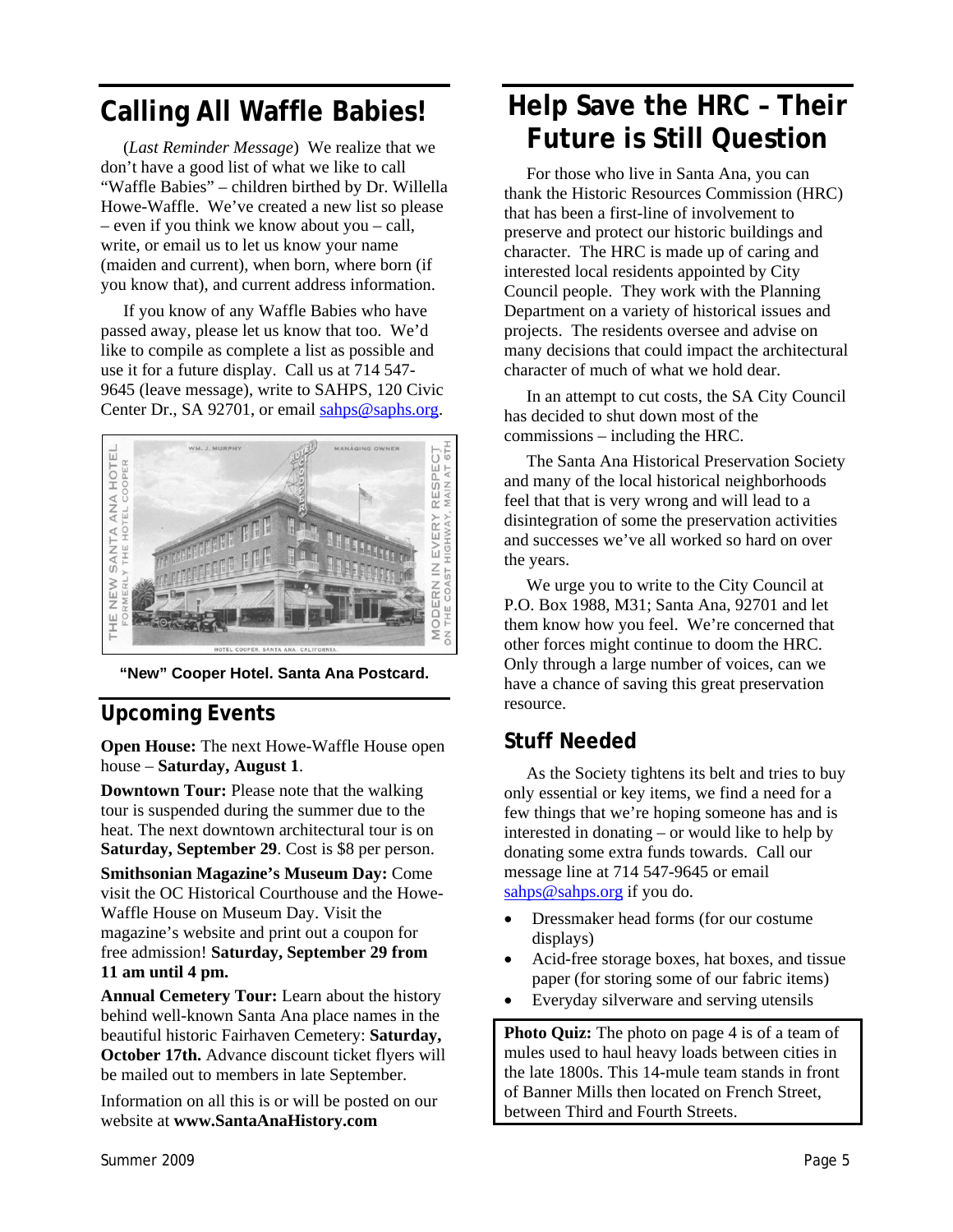In case you're looking, we'd like to offer a couple referrals for two people who do a wonderful job of keeping the Dr. Howe-Waffle House and grounds always looking their best.

Diego Del Real (714 206-0153) has been handling our gardening and landscaping for several years now. He was recommended by a board member and he has never let us down. We've relied on him for various new sprinkler systems and landscaping projects and trust his judgment and quality. So much so that several other board members are now Diego's customers. If you need someone to help your home look its best, Diego's your man.

Maria Lopez (714 539-1524) is another person who was originally recommended to us and we have been fortunate to have her clean and maintain the interior of the house. She's efficient, extremely trustworthy, and has been a gem for the last several years. She makes it a personal mission to have the House ready for our Open House weekends and special events. She's another person we are proud to recommend.

#### **Get Well Soon!**

Our good friend Betsy Vigus is recovering from some knee surgery. Besides being a member of the Society, she's been one of our main liasons with the Orange County Historical Society for as long as this writer can remember and continues to play pivotal research and organizational roles in the OCHS. We wish her the best and a speedy recovery!

#### **Civil War Updates**

The impact of the men and women who left the Mid-West, South, and East Coast after the US Civil War to come to Orange County to make a better life for themselves and families are not forgotten thanks to work by Charles Beal, and his compatriots Glen Roosevelt, Gordon Bricken, Paul Gillette and the Civil War Roundtable of Orange County. Many of our early OC founders and business people left the damage, depressed economies and hardships resulting from the war.

We've just updated [www.SantaAnaHistory.com](http://www.santaanahistory.com/) with their latest research. To read the material, click on **Articles** and **Civil War Veteran Grave Sites in Orange County**.

#### **Referrals Black Orange County, 1930-1980**

While you're checking out the **Articles** page of our website, you can read the introduction to an important new book, *A Different Shade of Orange*, by SAHPS member Robert Johnson & Charlene Riggins. The book celebrates the history of African-American families in Orange County – something that sorely needed documenting. The Society has copies and sells it though our store.



**Here's a great photo of Society founder Adeline**  Walker (2<sup>nd</sup> from left) helping to kick off the **landscaping of the Southern Pacific train station in the 1950s. For many years, Adeline was involved in city beautification (Let's Improve Santa Ana – LISA) and gardening. Her efforts to preserve historic buildings in Santa Ana galvanized later with her work on saving and restoration the Old Orange County Courthouse and the Dr. Howe-Waffle House. Photo courtesy Rob Richardson**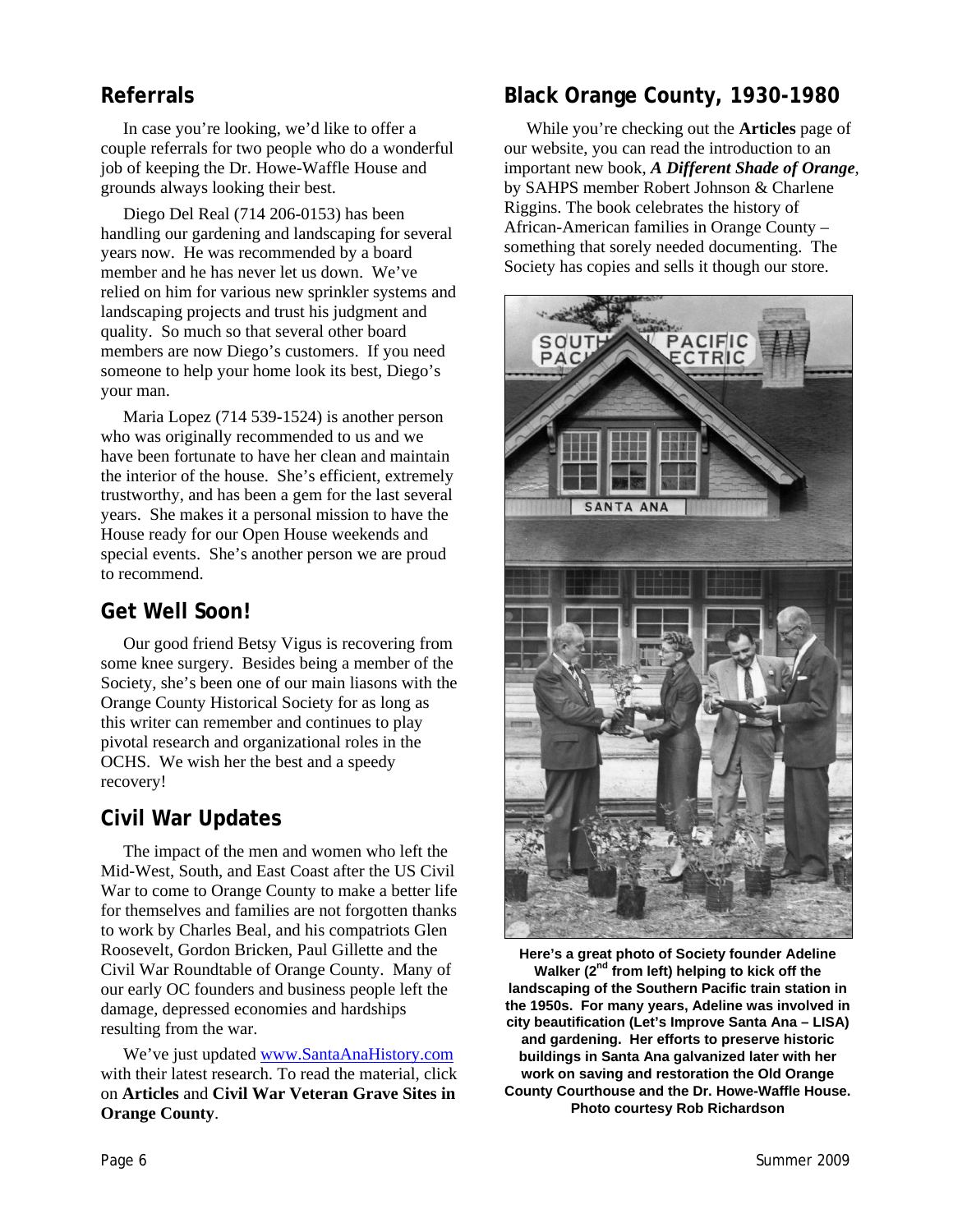### **Book/DVD Order Form Great Local History!**

| Name         | Phone |  |
|--------------|-------|--|
| Address      | Email |  |
| City and Zip |       |  |

| Title (all prices include sales tax)<br>Qty                                                                                                                      | <b>Price</b> |
|------------------------------------------------------------------------------------------------------------------------------------------------------------------|--------------|
| Santa Ana: 1940-2007 by Roberta Reed<br>\$21.75                                                                                                                  |              |
| Early Santa Ana by Guy Ball, Marge Bitetti<br>\$21.75                                                                                                            |              |
| Santa Ana in Vintage Postcards by Guy Ball<br>\$21.75                                                                                                            |              |
| Orange (the City) by Phil Brigandi<br>\$21.75                                                                                                                    |              |
| Vanishing Orange County by Chris Epting (New)<br>\$21.75                                                                                                         |              |
| Orange (County) by the Orange County Historical Society<br>\$21.75                                                                                               |              |
| (Revised, $4th$ printing)<br>Santa Ana's Logan Barrio by Mary Garcia<br>\$14                                                                                     |              |
| A Different Shade of Orange, Robert Johnson & Charlene Riggins (New)<br>\$22                                                                                     |              |
| Civil War Legacy in Santa Ana by Gordon Bricken<br>\$14                                                                                                          |              |
| Orange Crate Labels of Orange County by Alison Young<br>\$14<br>(Previously out of print but we just had a new short run printed.)                               |              |
| Orange County Almanac of Historical Oddities by Jim Sleeper<br>(Out-of-print but we have limited quantities of mint books available.)                            | \$13         |
| History of Santa Ana City & Valley (1887 Reprint) \$12                                                                                                           |              |
| Great Movies Shot in Orange County by Jim Sleeper (Hardcover) \$28<br>(Out of print but we have limited quantities of mint books available.)                     |              |
| Orange County, the Golden Promise by Pamela Hallan-Gibson (Hardcover)                                                                                            | \$23         |
| Orange Blossoms: 50 Years of Growth by John Sorenson (Hardcover) \$18 (Out of<br>print but we have limited quantities of new books avail. \$49.95 retail price.) |              |
| Frederick Ely, Orange County's Pioneer Architect by Rob Richardson \$6                                                                                           |              |
| 2008 Cemetery Tour DVD OC Medical History \$10                                                                                                                   |              |
| 2007 Cemetery Tour DVD OC Agricultural History<br>\$10                                                                                                           |              |
| 2006 Cemetery Tour DVD OC Calamities & Disasters \$10                                                                                                            |              |
| 2005 Cemetery Tour DVD OC Law & Order \$10                                                                                                                       |              |
| Set of any 3 DVDs - \$25.<br>Buy all 4 DVDs - \$30                                                                                                               |              |
| <b>Add First Class/Priority Shipping</b> $-$ \$5 – for up to 2 books/DVDs, \$10 – for more than 2.                                                               |              |

**Total** 

If paying by credit card, please circle: Visa, Master Card, or American Express.

Signature: \_\_\_\_\_\_\_\_\_\_\_\_\_\_\_\_\_\_\_\_\_\_\_\_\_\_\_\_\_\_\_\_\_\_\_\_\_\_\_\_\_\_\_\_\_\_\_\_\_\_\_\_\_\_\_\_\_\_\_\_\_\_\_\_\_\_\_\_\_\_\_\_\_\_\_\_\_\_\_\_\_ enews

Send to: **Santa Ana Historical Preservation Society**, 120 Civic Center Dr. W. Santa Ana, CA 92701-7505 All sales benefit the Society and our programs.

Card Number: \_\_\_\_\_\_\_\_\_\_\_\_\_\_\_\_\_\_\_\_\_\_\_\_\_\_\_\_\_\_\_\_\_\_\_\_\_\_\_\_\_\_\_\_\_\_\_\_\_\_\_\_\_Expiration Date: \_\_\_\_\_\_\_\_\_\_\_\_\_\_\_\_